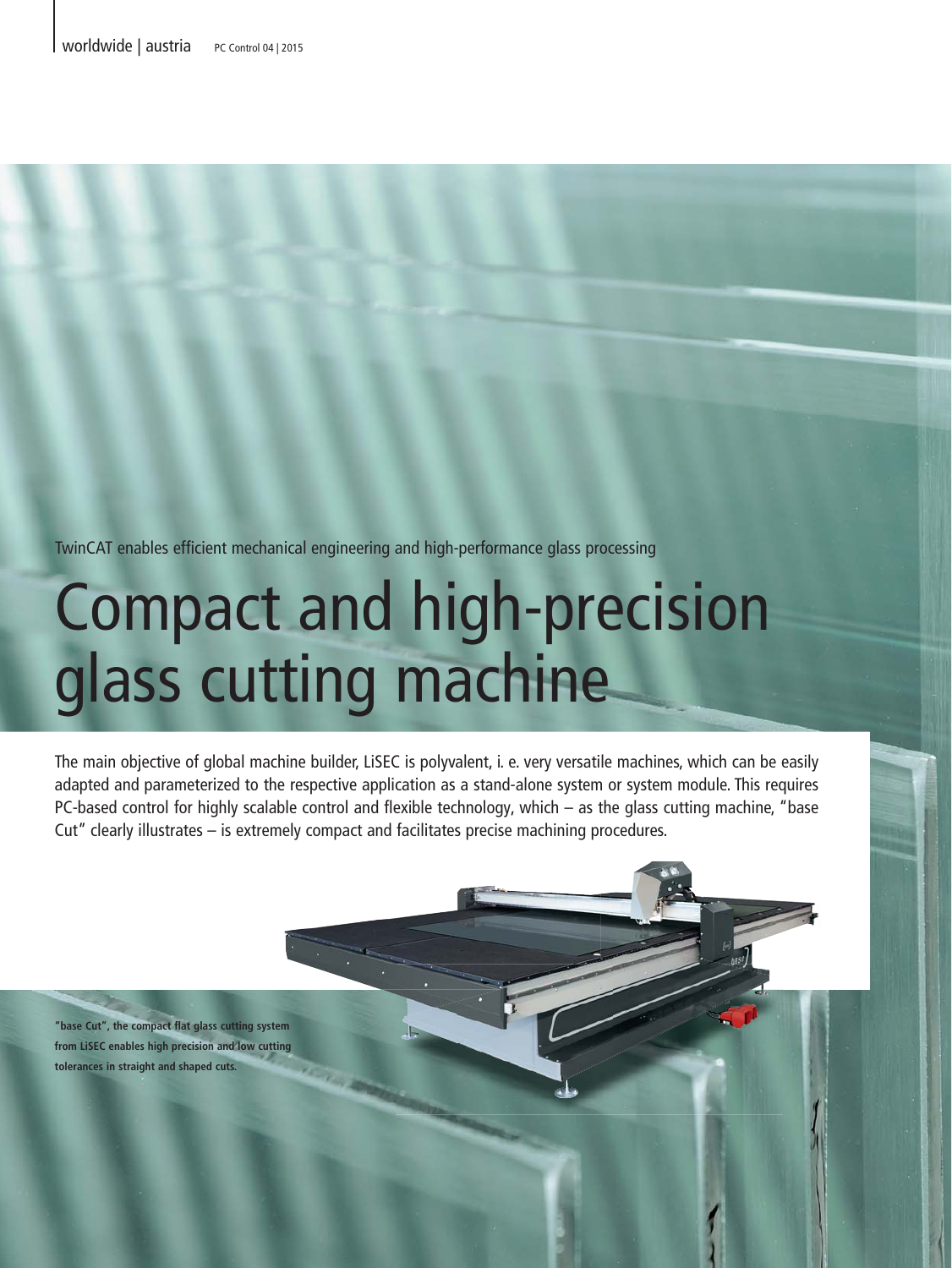**With base CUT, glass plates from 2.3 to 19 mm thickness as well as 3.7 x 2.6 m, and in the future, also 6.0 x 3.3 m glass plates can be processed depending on the application.**

The Austrian company, LiSEC Maschinenbau GmbH, with its headquarters in Seitenstetten, has specialized in flat glass processing for over 50 years. Their portfolio ranges from glass cutting systems to glass processing, such as technology for smoothing and grinding glass edges, to production lines for insulating glass. In recent years, LiSEC has increasingly reinforced its leading position as a supplier of automated complete systems, with complementary operator expertise through a separate glass processing division. Other features include a separate software program connected to Beckhoff software, TwinCAT, via ADS communication for production planning and optimization or for order entry and inventory management as well as "transparent production" developed in the framework of Industry 4.0.

### Scalable control technology simplifies machine building

The PC-based control technology from Beckhoff results in numerous advantages for LiSEC, as Dr. Markus Schoisswohl, Head of Automation at LiSEC, explains: "Since system visualization requires one anyway, also using a PC as the controller was a no-brainer for us. In addition, there is the exceptional scalability and high flexibility of PC Control. This is very important to us, because it enables us to implement machine automation as economically as possible. Finally, our systems offer a huge number of configuration options that go hand-in-hand with the best possible support from a control technology standpoint. Also, TwinCAT makes it easy to keep new systems updated to the latest software version without reprogramming."

Andreas Rohrweck, head of L1 (PLC) & L2 (Visualization) at LiSEC lists another advantage, scalability: "The fact that the processes are quite similar in different machines means that we can be more efficient with uniform control programs. For example, the new glass cutting machine, base CUT – as a standalone machine with basic functionality – uses the same control program as a high-end system in the system network. With the Beckhoff solution this can be scaled brilliantly, both in terms of software as well as with regard to the drive technology available from Beckhoff. The TwinCAT System Manager provides ideal support for this by adding a layer of abstraction for the programming and hardware levels."

According to Dr. Markus Schoisswohl, speed and openness are also central properties of PC Control: "Due to the increasing modernization of our division, the demand for advanced automation systems is rising. That is why a flexible solution for system-wide communication that accommodates different networks is so important to us. The EtherCAT industrial Ethernet system handles the communication tasks and forwarding of the real-time data transfers among the machines. Non-time critical data are transferred by client-server technology via TCP/IP, for example, to a higher level line coordinator." Andreas Rohrweck adds: "The speed of EtherCAT also benefits us in the area of motion control. The servo-axes are operated in 1 ms clocks, for example, to meet the especially high requirements in the CNC machining of glass edges. This is supported by TwinCAT NC I software, which also facilitates highly dynamic controls."

Powerful control and drive technology provides the necessary high precision in each movement. Andreas Rohrweck explains: "There is a broad distribution here with respect to the processing steps and the range of machinery, beginning with relatively less critical single-axis positioning tasks (simple point-to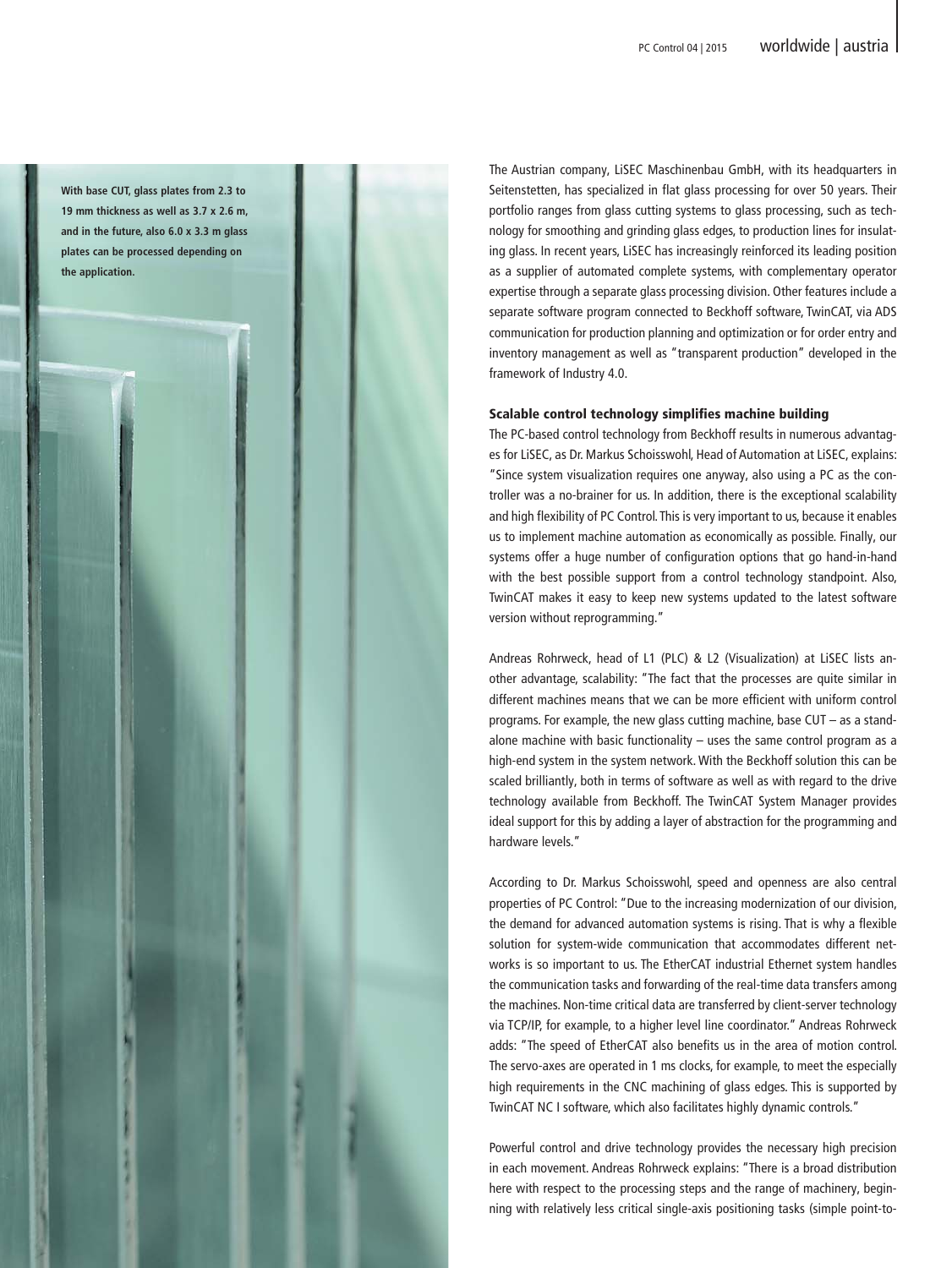**LiSEC's automation experts (from left to right): Gerald Eichler (Department Head, Cutting and Logistics), Christian Hofner (Department Head, Level 2 Visualization), Arnold Kerschner (Department Head, Glass Processing/Frame Production), Dr. Markus Schoisswohl (Head of Automation), Andreas Rohrweck (Head of L1 & L2) and Augustin Geiblinger (IGU Lines)**

**Due to its compact design, it was possible to mount the Beckhoff C6930 control cabinet IPC (bottom right) directly in the operator terminal and the AM8000 servomotors (top left) were placed in the cutting table under restricted space conditions, saving an enormous amount of space.**





point movements), to complex machine tools operated in the CNC environment. In the process, e. g. the grinding, the boring of holes or milling require much greater precision than glass cutting. For example, a cutting tolerance of 0.2 mm is sufficient for base CUT; for machines that polish edges on the other hand, this value lies in the hundredth of a millimeter range. TwinCAT NC I can handle all of this, supported by ready-made function blocks for smooth starting after an S-shaped ramp and much more."

## Compact machine design through space-saving control components

Tasks accomplished with PC Control using base CUT and a 2-axis NC with auxiliary axis include: automatic search for workpiece zero point, automatic detection of workpiece position with corresponding correction in the NC program, automatic measurement of unknown glass plates as well as standard PLC tasks such as tilting the table up. The heart of the control system is a Beckhoff C6930 control cabinet Industrial PC (IPC), which according to Andreas Rohrweck, excels due to its very compact and robust design: "Due to its low space requirements we could integrate this IPC directly into the operator terminal in the base CUT. In addition, the C6930 has all the necessary interfaces for our machines as well as the option of to use high availability SLC flash memory. Also, high scalability through numerous options is a decisive factor for us, since the C6930 is employed in our entire range of machinery."

Since the operator terminal for base CUT is placed directly on the machine, LiSEC also stresses the importance of space saving components here. In Andreas Rohrweck's view, the compact drive technology is also a major contributor in this: "The X- and Y-axes are jointly controlled via the AX5206 2-channel EtherCAT Servo Drive. In addition to this, there is the EL7201 servomotor terminal for the Z-axis, integrated directly in the EtherCAT I/O system. Both of these save a tremendous amount of space in control cabinets. Furthermore, One Cable